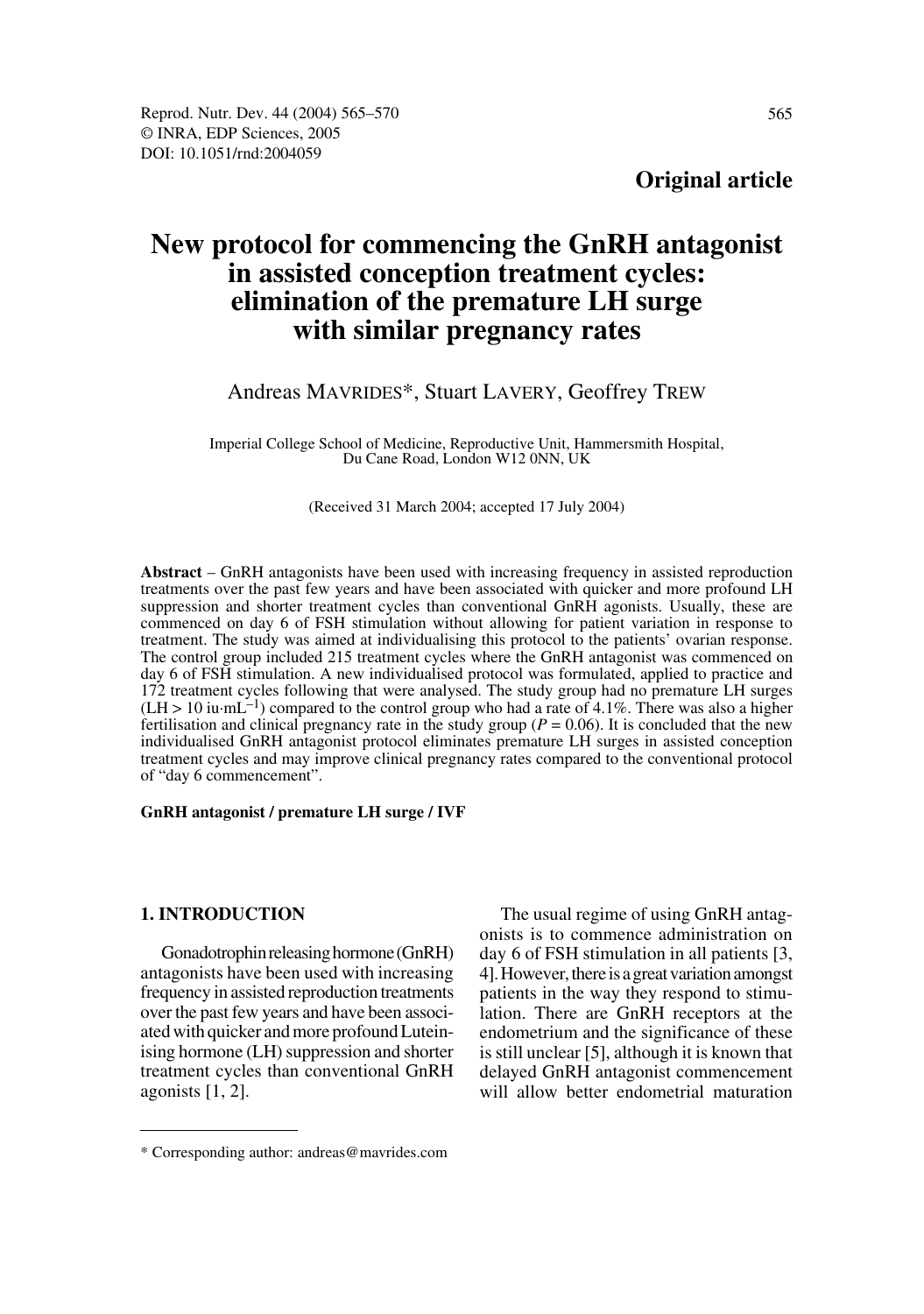[6]. Also the antagonistic and almost complete suppression of LH reduces the total stimulation on the follicle [7] and the effect of this too early in the cycle is also unclear. For these reasons it would seem sensible to delay commencing the GnRH antagonist as much as possible and utilising it for the intended purpose of suppressing premature luteinisation and ovulation.

The objective of this study was to optimise the way the GnRH antagonist is used in assisted conception treatment cycles based on the patient's individual response.

# **2. MATERIALS AND METHODS**

# **2.1. Patients**

The control group included 215 treatment cycles where the GnRH antagonist was commenced on day 6 of recombinant follicle stimulating hormone (rFSH) stimulation. The cycles where reviewed and the results analysed and then a new protocol was formulated where commencement was based on ultrasonographic findings alone. A new individualised protocol was formulated, applied to practice and 172 treatment cycles following that were analysed.

### **2.2. Stimulation**

Patients eligible for IVF with regular menstrual cycles of 24 to 35 days and two follicular serum FSH levels of less than 10 iu·L**–**<sup>1</sup> were commenced on daily recombinant gonadotrophin injections (Gonal-F® or Puregon®) from day 2 of their cycle at 05:00–07:00. The starting dose (150–450 IU) was dependent on age, follicular FSH and previous ovarian response to treatment. The treatment cycle was cancelled by day 8 or 9 of FSH stimulation if less than 3 follicles of greater than 10 mm size developed. Insemination involved IVF or ICSI based on the cause of infertility and previous assisted reproduction treatment history.

#### **2.3. Monitoring**

In the control group, pelvic transvaginal ultrasonography (TVUS) was performed on day 6 of FSH stimulation as well as measurement of serum LH and oestradiol (E2). In the study group, pelvic TVUS was performed on day 5 of FSH stimulation (07:00– 09:00) and the number and size of follicles in each ovary were recorded. Serum LH and E2 were measured for analysis purposes. The GnRH antagonist (Ganirelix) in the study group was commenced when one follicle reached 17 mm diameter or two or more follicles reached 14 mm. Based on the number and size of follicles, patients had the TVUS repeated one or two days later until the criteria for commencement were met (Fig. 1). In both groups, GnRH antagonist was administered at 22:00 on day 6 of FSH stimulation (control group) or day of decision to commence antagonist (study group) and then every 24 h until and excluding the day of hCG administration.

# **2.4. Outcome measures and statistical analyses**

Patients' and treatment characteristics were compared and the main outcomes were the following: total FSH used, treatment length, day of GnRH antagonist commencement, premature LH surge rate, peak E2 levels, number of oocytes and embryos produced and clinical pregnancy rates. Unpaired student *t*-tests were performed for comparison of means after the Levene test confirmed equality of variances and the Mann-Whitney U test was used in groups with unequal variances. A  $\chi^2$  test was performed for binomial values. Values of *P* less than 0.05 were considered statistically significant at the 95% confidence level. The software used was SPSS™ (Version 9.0.0).

#### **3. RESULTS**

The two groups were comparable as demonstrated in Table I. The study group had no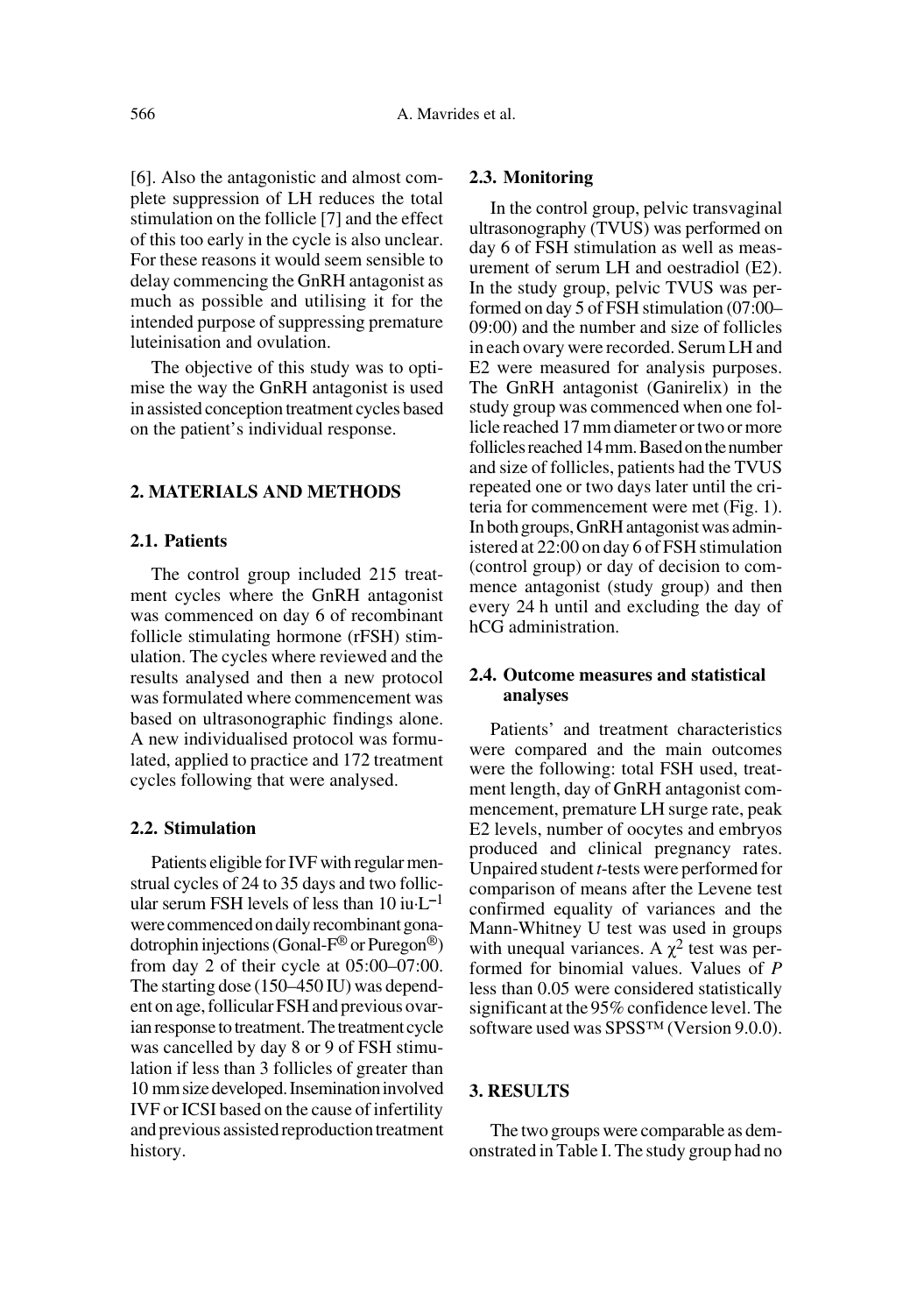

**Figure 1**. The new protocol used for GnRH antagonist commencement.

premature LH surges  $(LH > 10 \text{iu} \cdot \text{m}L^{-1})$  compared to the control group which had a rate of 4.1%. Also the E2 per oocyte retrieved was significantly higher in the study group compared to the controls. There was a higher fertilisation and clinical pregnancy rate in the study group although this did not reach statistical significance  $(P=0.06)$ . Commencement of the GnRH antagonist in the study group was later in the stimulation cycle (6.57 vs. 6.00). Details of the day of commencement of the antagonist in the study group are depicted in Figure 2 along with the pregnancy rates for each subgroup. The pregnancy rate differences did not reach statistical significance.

#### **4. DISCUSSION**

Despite an average delay in commencing the antagonist there is elimination of the premature LH surges in treatment cycles for assisted conception when an individualised protocol for scheduling GnRH antagonist commencement is used compared to a fixed day of commencement. The fast responding patients would induce an LH surge on day 5 and would render the oocyte inappropriate for fertilisation due to premature luteinisation. On the contrary, in the slow responding patients, follicles mature before inducing an LH surge which would occur after day 6 and a delay in GnRH antagonist administration will allow the follicles to grow without depriving them of the LH pulsatile stimulation during folliculogenesis. This is why it is not appropriate to use protocols for commencing the GnRH antagonist on a fixed day in the cycle, and the individualised protocol covers both groups by either preventing a day 5 surge or allowing a later maturation. When looking at the commencement day of the antagonist using our protocol, it can be demonstrated (Fig. 2) that only about one third of the cycles needed commencement on day 6 of the cycle and that another one third of the cycles commencement was required on day 5. The rest were mainly day 7 and more, up to day 12. Pregnancy rates for day 6 commencement were as good as the rest of the cycles although the numbers were too small to allow statistical confirmation or exclusion. This is an area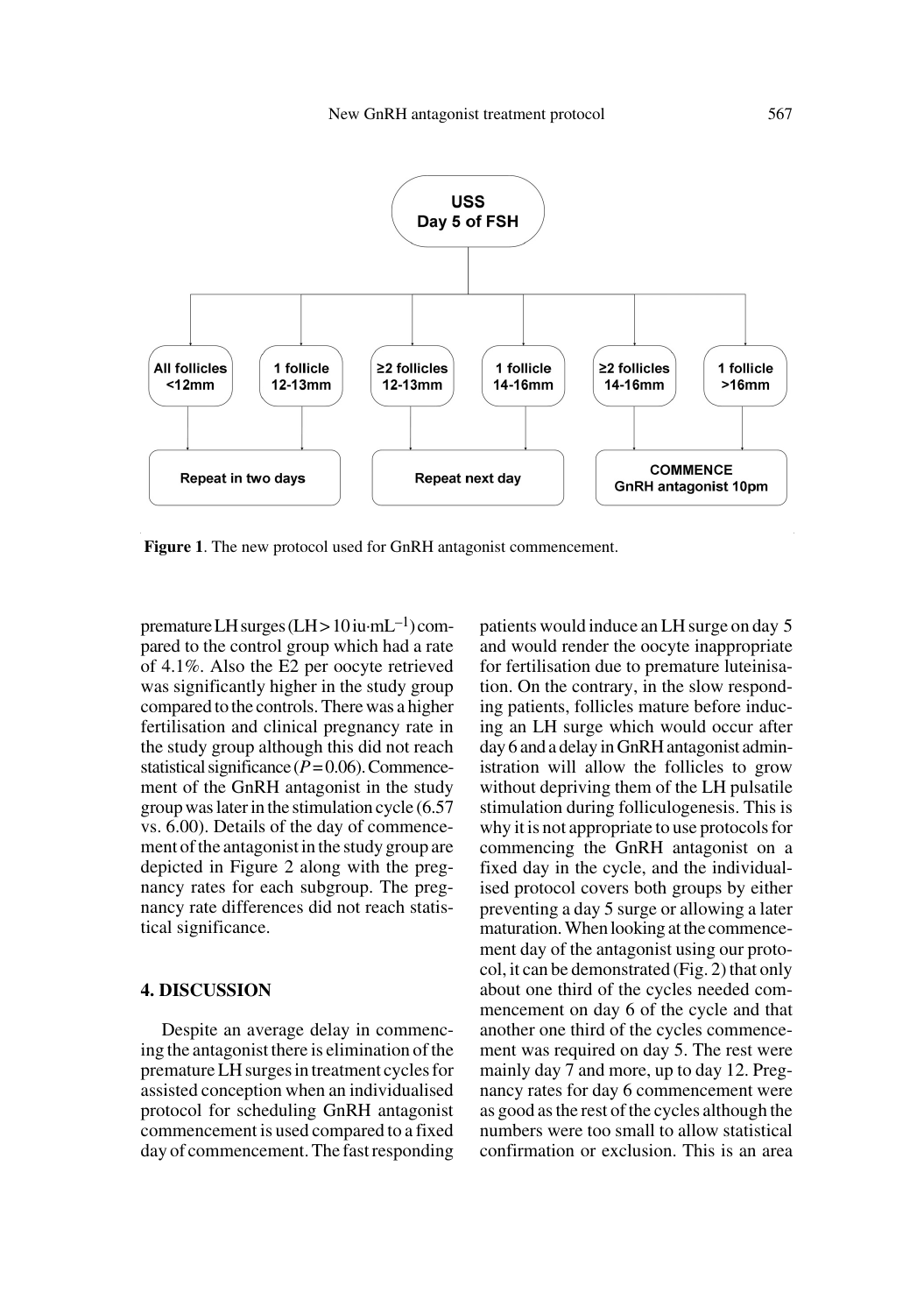|                                                        | Study (172)  | Control $(215)$ | $P$ value                |
|--------------------------------------------------------|--------------|-----------------|--------------------------|
| Cancelled cycles                                       | 15           | 19              | 0.8                      |
| Age at oocyte retrieval, years                         | 37.4         | 37.5            | 0.66                     |
| Tubal factor alone infertility $(\%)$                  | 29 (16.9%)   | $30(14.0\%)$    | 0.57                     |
| Male factor alone infertility $(\%)$                   | $36(20.9\%)$ | 54 (25.1%)      | 0.18                     |
| Unexplained infertility (%)                            | 50 (29.1%)   | 69 $(32.1\%)$   | 0.54                     |
| Other causes of infertility $(\%)$                     | 57 (33.1%)   | 62(28.8%)       | 0.35                     |
| Days of gonadotrophin stimulation                      | 11.03        | 10.98           | 0.78                     |
| Total gonadotrophin used (iu)                          | 3457.5       | 3320.9          | 0.21                     |
| Day of GnRH antagonist commencement                    | 6.57         | 6               | 0.001                    |
| Mean number of TVUS performed                          | 5.33         | 5.1             | 0.49                     |
| Premature LH surge $(LH > 10 \text{ i}u \cdot L^{-1})$ | $\mathbf{0}$ | $8(4.1\%)$      | $\overline{\phantom{0}}$ |
| Peak serum oestradiol (pmol $\cdot L^{-1}$ )           | 4944         | 4598            | 0.02                     |
| Oocytes retrieved                                      | 8.4          | 9.0             | 0.06                     |
| Serum oestradiol per oocyte (pmol· $L^{-1}$ )          | 866.7        | 587.7           | 0.001                    |
| ICSI cycles (% of total)                               | 61(38.9%)    | 75 (36.9%)      | 0.74                     |
| Fertilisation rate                                     | 0.594        | 0.538           | 0.06                     |
| Embryos produced per cycle                             | 4.0          | 4.5             | 0.07                     |
| Embryos transferred per cycle                          | 2.11         | 2.26            | 0.65                     |
| Implantation rate (gestation sacs/embryos)             | 30/300       | 43/444          | 0.87                     |
| Clinical pregnancy* per completed cycle $(\%)$         | 40(25.5%)    | 35 (17.9%)      | 0.06                     |

Table I. Comparison of the two protocol groups.

\* Fetal heart activity on ultrasound.

needing further investigation. This demonstrates the importance of individualising the way the GnRH antagonist is used since monitoring from day 5 will pick up the cases where premature LH surging can occur. In slow-responding follicles GnRH antagonist was commenced up to day 12 of FSH stimulation allowing for adequate follicle maturation.

Other studies have demonstrated the benefit of this type of protocol based on a follicle size of 14 mm as the cut-off size for GnRH antagonist commencement [8]. In this study the cut-off size was 16 mm for one follicle or 14 mm for more than one follicle demonstrating that it is not only the size but also the number of leading follicles that needs to be considered.

Higher oestradiol levels per oocyte are most probably reflecting higher levels of endogenous pulsatile LH levels since the antagonist is introduced later in the cycle and this has been demonstrated in other studies [9]. Higher fertilisation and clinical pregnancy rates further support the benefit of individualising the protocol for GnRH antagonist use. However, a smaller study including 60 cycles [9] has shown no difference in commencing the antagonist on day 1 or day 6 as far as follicular development and embryo outcome is concerned.

We used strict and detailed criteria for commencing the antagonist but this can be easily simplified in a flow diagram and can be based solely on ultrasonography without increasing the average number of scans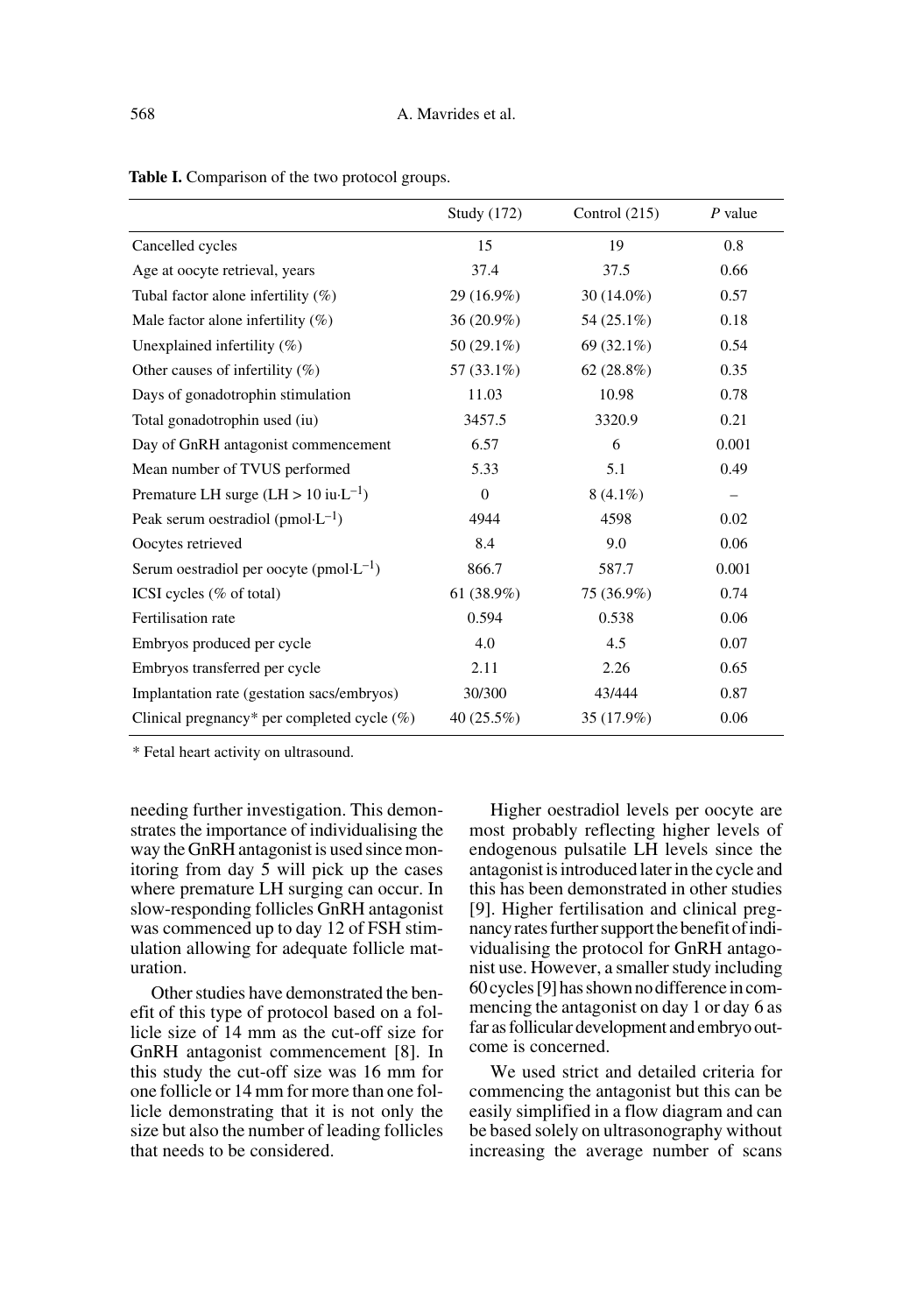

**Figure 2**. Day of commencement of GnRH antagonist using the new protocol and clinical pregnancy rate achieved.

needed. Laboratory services may be unavailable in some units during weekends and by using this protocol the problem can be bypassed also improving cost effectiveness since serum hormonal assays are unnecessary.

Overall pregnancy rates were not very high but the average female age was 37 years since this particular treatment was a selected group of patients. There was a trend for improved clinical pregnancy rates and this can be explained by an improved maternal environment since implantation rates were very similar. Both groups were comparable and statistical significance could be reached with larger numbers and a future randomised prospective study would provide a stronger case eliminating any bias.

#### **REFERENCES**

[1] Garcia-Velasco JA, Isaza V, Vidal C, Landazabal A, Remohi J, Simon C, Pellicer A. Human ovarian steroid secretion in vivo effects of GnRH agonist versus antagonist (cetrorelix). Hum Reprod 2001, 16: 2533–2539.

- [2] Olivennes F, Belaisch-Allart J, Emperaire JC, Dechaud H, Alvarez S, Moreau L, Nicolellet B, Zorn JR, Bouchard P, Frydman R. Prospective randomized, controlled study of in vitro fertilization-embryo transfer with a single dose of a luteinizing hormone-releasing hormone (LH-RH) antagonist (cetrorelix) or a depot formula of an LH-RH agonist (triptorelin). Fertil Steril 2000, 73: 314–320.
- [3] Felberbaum RE, Albano C, Ludwig M, Riethmuller-Winzen H, Grigat M, Devroey P, Diedrich K. Ovarian stimulation for assisted reproduction with HMG and concomitant midcycle administration of the GnRH antagonist cetrorelix according to the multiple dose protocol a prospective uncontrolled phase III study. Hum Reprod 2000, 15: 1015–1020.
- [4] Albano C, Felberbaum RE, Smitz J, Rietmuller-Winzen H, Engel J, Diedrich K, Devroey P. Ovarian stimulation with HMG results of a propespective randomized phase III European study comparing the luteinizing hormone, ereleasing hormone (LHRH)-antagonist cetrorelix and the LHRH-agonist buselin. Hum Reprod 2000, 15: 523–531.